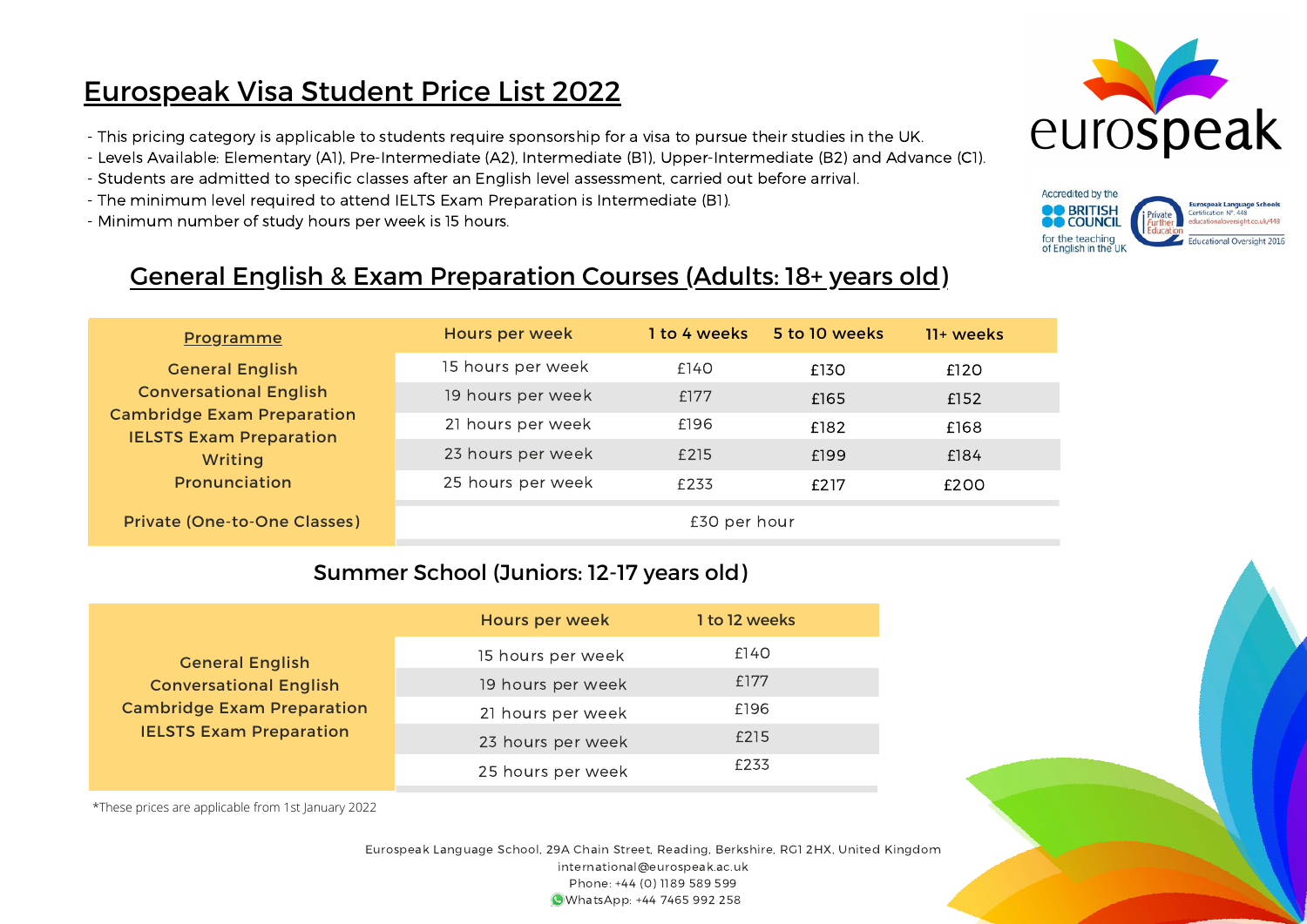

### Host family (Homestay) Accommodation

| <b>Room Type</b>                    | <b>Half-Board per week</b><br>(September to May) | <b>Half-Board per week</b><br>(June to August) |
|-------------------------------------|--------------------------------------------------|------------------------------------------------|
| Twin Room<br>(Two students sharing) | ۰                                                |                                                |
| Single Room                         | £205                                             | f205                                           |
| Double Room                         |                                                  |                                                |
|                                     |                                                  |                                                |

\*These prices are applicable from 1st January 2022

#### Student Residence Accommodation

We can help organise accommodation in student residence, but the prices and availability change during the year. If you are interested in organising student residence accommodation, please contact us for up-to-date information at the time of booking.

We work closely with the following student residence accommodation providers in Reading:

CRM Students: [www.crm-students.com/crm-accommodation/reading](http://www.crm-students.com/crm-accommodation/reading) Unite Students: [www.unitestudents.com/reading](http://www.unitestudents.com/reading)

191 Kings Road: [www.191kr.com](http://www.191kr.com/)

Weare Homes: <https://wearehomesforstudents.com/>

#### *Host Family Terms and Conditions*

• Host families are 15 – 25 minutes away from the school by local bus or train.

- Host Families are organised through a local host family agency.
- Half-Board includes breakfast and evening meal.
- Summer supplement applies to all bookings for July/August.
- The latest time of arrival at host family is 20:00pm.
- Payment must be made in advance.
- Rates are subject to change.
- Rates are as per the host family agency rates.
- We do not organise accommodation for Under 18s.
- All rebooking of host families will be organised directly between the student and the host family agency.
- Minimum booking is 2 weeks.

• No refunds can be given once the accommodation is booked, as per host family booking terms and conditions.

• Students requesting host family must study a minimum of 15 hours per week.

#### Additional fees

**Course book - £30 Student Registration Fee - £40 Accommodation Placement Fee - £40**

#### **Airport Transfer:**

- Heathrow Airport £75 (one way)
- Gatwick Airport £100 (one way)

Eurospeak Language School, 29A Chain Street, Reading, Berkshire, RG1 2HX, United Kingdom international@eurospeak.ac.uk Phone: +44 (0) 1189 589 599 WhatsApp: +44 7465 992 258